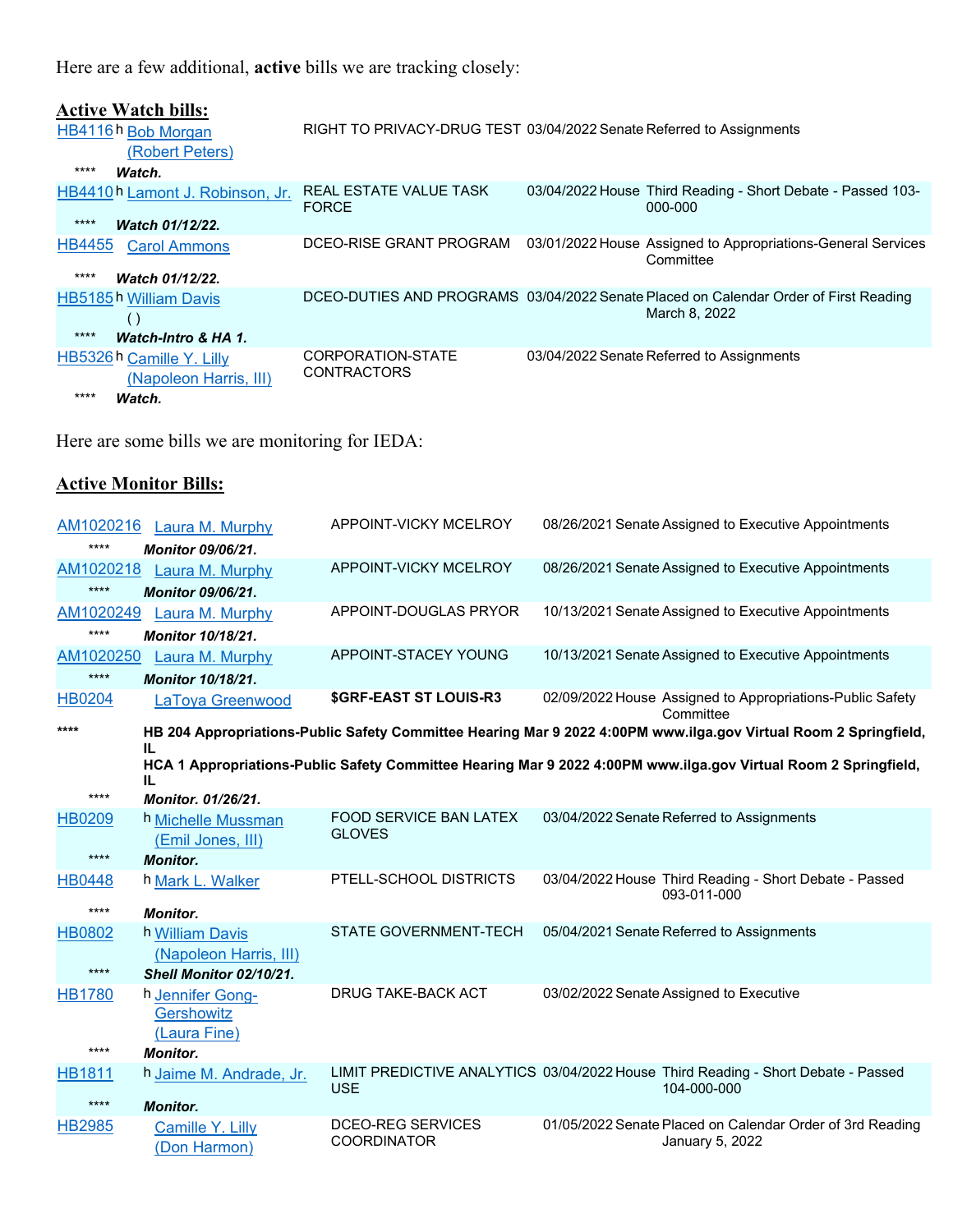| ****          | <b>Monitor 02/23/21.</b>                   |                                                                     |                                                                                 |
|---------------|--------------------------------------------|---------------------------------------------------------------------|---------------------------------------------------------------------------------|
| HB3125        | h Robyn Gabel                              | <b>ELECTRIC VEHICLES</b>                                            | 03/04/2022 Senate Referred to Assignments                                       |
|               | (Sara Feigenholtz)                         |                                                                     |                                                                                 |
| $****$        | <b>Monitor.</b>                            |                                                                     |                                                                                 |
| <b>HB4114</b> | <b>David Friess</b>                        | KASKASKIA PORT DIST-<br><b>OWN/LEASE</b>                            | 03/04/2022 Senate Placed on Calendar Order of First Reading<br>March 8, 2022    |
| ****          | <b>Monitor 09/07/21.</b>                   |                                                                     |                                                                                 |
| HB4116        | h Bob Morgan                               | <b>RIGHT TO PRIVACY-DRUG</b>                                        | 03/04/2022 Senate Referred to Assignments                                       |
|               | (Robert Peters)                            | TEST                                                                |                                                                                 |
| $****$        | <b>Monitor 09/07/21.</b>                   |                                                                     |                                                                                 |
| <b>HB4170</b> | <b>Dave Vella</b>                          | ROCKFORD PARK DIST-GOLF 03/04/2022 Senate Referred to Assignments   |                                                                                 |
|               | (Steve Stadelman)                          | <b>COURSE</b>                                                       |                                                                                 |
| ****          | Monitor HA 1 02/07/2022.                   |                                                                     |                                                                                 |
| <b>HB4315</b> | Dave Vella                                 | \$APPROP-DCEO-BUILD                                                 | 01/19/2022 House Assigned to Appropriations-General                             |
| ****          | <b>Monitor 01/03/22.</b>                   | <b>ILLINOIS</b>                                                     | <b>Services Committee</b>                                                       |
| HB4414        | h LaToya Greenwood                         | EXPWY CAM ACT-CAMERA                                                | 03/03/2022 House Held on Calendar Order of Second                               |
|               |                                            | <b>INSTALL</b>                                                      | Reading - Short Debate                                                          |
| ****          | <b>Monitor.</b>                            |                                                                     |                                                                                 |
| <b>HB4430</b> | h Kelly M. Cassidy                         | PHARMACY-HIV PATIENT<br><b>CARE</b>                                 | 03/03/2022 House Third Reading - Short Debate - Passed<br>071-024-000           |
| $****$        | <b>Monitor.</b>                            |                                                                     |                                                                                 |
| <b>HB4455</b> | <b>Carol Ammons</b>                        |                                                                     | DCEO-RISE GRANT PROGRAM 03/01/2022 House Assigned to Appropriations-General     |
| ****          |                                            |                                                                     | <b>Services Committee</b>                                                       |
| HB4493        | <b>Monitor ? 01/19/22.</b><br>h Bob Morgan | INSURANCE-VARIOUS                                                   | 03/04/2022 House Third Reading - Consent Calendar -                             |
|               |                                            |                                                                     | Passed 104-000-000                                                              |
| $****$        | <b>Shell- Monitor, 01/19/22.</b>           |                                                                     |                                                                                 |
| <b>HB4500</b> | h Justin Slaughter                         | <b>BUSINESS-PARTNERSHIPS-</b><br><b>FEES</b>                        | 03/04/2022 House Third Reading - Short Debate - Passed<br>065-038-000           |
|               |                                            |                                                                     |                                                                                 |
| ****          |                                            |                                                                     |                                                                                 |
| <b>HB4595</b> | <b>Shell- Monitor, 01/19/22.</b>           | <b>INS-DRUG DISCOUNT</b>                                            | 03/04/2022 Senate Placed on Calendar Order of First Reading                     |
|               | h Greg Harris<br>$\left( \ \right)$        | <b>PROGRAM</b>                                                      | March 8, 2022                                                                   |
| $****$        | <b>Monitor.</b>                            |                                                                     |                                                                                 |
| <b>HB4600</b> | h Lakesia Collins                          | ONE DAY OF REST-PENALTIES 03/04/2022 Senate Referred to Assignments |                                                                                 |
|               | (Celina Villanueva)                        |                                                                     |                                                                                 |
| $***$         | Monitor.                                   |                                                                     |                                                                                 |
| <b>HB4608</b> | h Eva Dina Delgado                         | RTA-TRANSIT FUNDING<br><b>REPORT</b>                                | 03/04/2022 Senate Referred to Assignments                                       |
| $***$         | (Ram Villivalam)                           |                                                                     |                                                                                 |
|               | <b>Monitor.</b>                            | <b>DESIGN BUILD PROC-EXT</b>                                        | 03/04/2022 House Third Reading - Consent Calendar -                             |
| <b>HB4750</b> | <b>Joyce Mason</b>                         | <b>SUNSET</b>                                                       | Passed 104-000-000                                                              |
| ****          | <b>Monitor.</b>                            |                                                                     |                                                                                 |
| <b>HB4772</b> | h Martin McLaughlin                        |                                                                     | COUNTY DESIGN-BUILD AUTH 03/04/2022 House Third Reading - Short Debate - Passed |
| $****$        | <b>Monitor.</b>                            | <b>ACT</b>                                                          | 102-002-001                                                                     |
| <b>HB4784</b> | h William Davis                            | <b>IHDA-REHAB PROGRAM</b>                                           | 03/04/2022 Senate Placed on Calendar Order of First Reading                     |
|               | $\left( \ \right)$                         |                                                                     | March 8, 2022                                                                   |
| ****          | <b>Monitor.</b>                            |                                                                     |                                                                                 |
| <b>HB4848</b> | h Jawaharial Williams                      | LIQUOR-OPIOID                                                       | 03/04/2022 Senate Referred to Assignments                                       |
|               | (Antonio Muñoz)                            | <b>ANTAGONISTS</b>                                                  |                                                                                 |
| $****$        | <b>Monitor.</b>                            |                                                                     |                                                                                 |
| <b>HB4850</b> | h Will Guzzardi                            | <b>GENDER VIOLENCE-</b><br><b>EMPLOYER DUTY</b>                     | 03/04/2022 Senate Referred to Assignments                                       |
| ****          | (Karina Villa)<br><b>Monitor.</b>          |                                                                     |                                                                                 |
| <b>HB5069</b> | h Jay Hoffman                              | PREVAILING WAGE-LOTTERY 03/04/2022 Senate Referred to Assignments   |                                                                                 |
|               | (Michael E. Hastings)                      |                                                                     |                                                                                 |